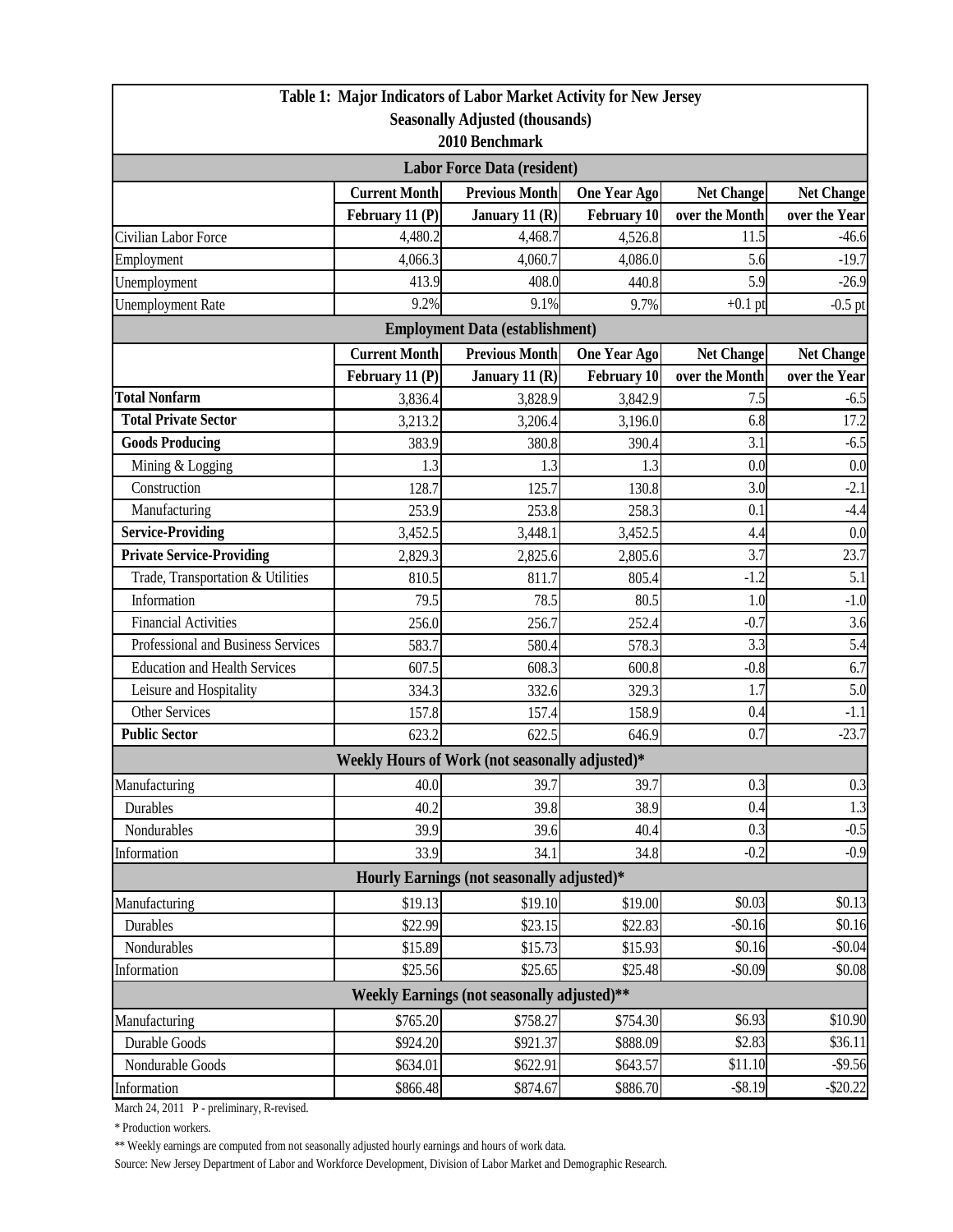| Table 2: New Jersey Civilian Labor Force Trends (thousands)<br>2010 Benchmark |                                                                                                       |              |                                                              |                    |                                      |                                     |
|-------------------------------------------------------------------------------|-------------------------------------------------------------------------------------------------------|--------------|--------------------------------------------------------------|--------------------|--------------------------------------|-------------------------------------|
|                                                                               |                                                                                                       |              | <b>Not Seasonally Adjusted</b><br><b>Seasonally Adjusted</b> |                    |                                      |                                     |
|                                                                               | Feb. $11(P)$                                                                                          | Jan. $11(R)$ | $\overline{\text{Feb. 10}}$ (R)                              | Feb. $11(P)$       | Jan. $11(R)$                         | $\overline{\text{Feb. 10}}$ (R)     |
| Civilian Labor Force                                                          | 4,482.3                                                                                               | 4,441.0      | 4,511.6                                                      | 4,480.2            | 4,468.7                              | 4,526.8                             |
| <b>Resident Employment</b>                                                    | 4,039.0                                                                                               | 4,005.7      | 4,045.3                                                      | 4,066.3            | 4,060.7                              | 4,086.0                             |
| Unemployment                                                                  | 443.3                                                                                                 | 435.3        | 466.3                                                        | 413.9              | 408.0                                | 440.8                               |
| <b>Unemployment Rate</b>                                                      | 9.9%                                                                                                  | 9.8%         | 10.3%                                                        | 9.2%               | 9.1%                                 | 9.7%                                |
| Labor Force Participation Rate                                                | 65.5%                                                                                                 | 64.9%        | 66.4%                                                        | 65.5%              | 65.3%                                | 66.6%                               |
| Employment/Population Ratio                                                   | 59.0%                                                                                                 | 58.6%        | 59.5%                                                        | 59.4%              | 59.4%                                | 60.1%                               |
|                                                                               | New Jersey Civilian Labor Force Annual Averages 1990 - 2009 (thousands)                               |              |                                                              |                    |                                      |                                     |
| Year                                                                          | <b>Labor Force</b>                                                                                    |              | <b>Employment</b>                                            |                    | <b>Unemployment</b><br><b>Volume</b> | <b>Unemployment</b><br>Rate $(\% )$ |
| 1990                                                                          | 4,072.5                                                                                               |              |                                                              | 3,865.0            | 207.5                                | 5.1                                 |
| 1991                                                                          | 4,050.4                                                                                               |              | 3,776.6                                                      |                    | 273.7                                | 6.8                                 |
| 1992                                                                          | 4,051.9                                                                                               |              |                                                              | 3,709.5            |                                      | 8.5                                 |
| 1993                                                                          | 4,034.6                                                                                               |              |                                                              | 3,727.3            |                                      | 7.6                                 |
| 1994                                                                          | 4,067.5                                                                                               |              | 3,790.0                                                      |                    | 277.5                                | 6.8                                 |
| 1995                                                                          | 4,111.8                                                                                               |              | 3,846.3                                                      |                    | 265.5                                | 6.5                                 |
| 1996                                                                          | 4,184.1                                                                                               |              | 3,925.8                                                      |                    | 258.3                                | 6.2                                 |
| 1997                                                                          | 4,257.4                                                                                               |              | 4,031.0                                                      |                    | 226.4                                | 5.3                                 |
| 1998                                                                          | 4,242.4                                                                                               |              | 4,047.1                                                      |                    | 195.3                                | 4.6                                 |
| 1999                                                                          | 4,284.6                                                                                               |              | 4,092.7                                                      |                    | 191.8                                | 4.5                                 |
| 2000                                                                          | 4,287.8                                                                                               |              | 4,130.3                                                      |                    | 157.5                                | 3.7                                 |
| 2001                                                                          | 4,302.3                                                                                               |              | 4,117.5                                                      |                    | 184.8                                | 4.3                                 |
| 2002                                                                          | 4,370.8                                                                                               |              | 4,117.3                                                      |                    | 253.5                                | 5.8                                 |
| 2003                                                                          | 4,363.9                                                                                               |              | 4,108.4                                                      |                    | 255.5<br>214.7                       | 5.9                                 |
| 2004                                                                          | 4,358.9                                                                                               |              |                                                              | 4,144.2            |                                      | 4.9                                 |
| 2005                                                                          | 4,404.5                                                                                               |              | 4,207.7                                                      |                    | 196.7                                | 4.5                                 |
| 2006                                                                          | 4,465.1                                                                                               |              | 4,257.9                                                      |                    | 207.2<br>191.1                       | 4.6                                 |
| 2007                                                                          | 4,456.3                                                                                               |              |                                                              | 4,265.3<br>4,256.3 |                                      | 4.3                                 |
| 2008                                                                          | 4,501.6                                                                                               |              |                                                              |                    | 245.4                                | 5.5                                 |
| 2009                                                                          | 4,526.5<br>4,116.4<br>4,076.7                                                                         |              |                                                              | 410.1<br>425.7     | 9.1<br>9.5                           |                                     |
|                                                                               | 2010<br>4,502.4<br>Seasonally Adjusted Civilian Labor Force Data for New Jersey (thousands) 2009-2010 |              |                                                              |                    |                                      |                                     |
| <b>Date</b>                                                                   | <b>Labor Force</b>                                                                                    |              | <b>Employment</b>                                            |                    | Unemployment                         | <b>Unemployment</b>                 |
| Jan 2010                                                                      | 4,522.2                                                                                               |              | 4,081.0                                                      |                    | 441.2                                | 9.8                                 |
| Feb                                                                           | 4,526.8                                                                                               |              | 4,086.0                                                      |                    | 440.8                                | 9.7                                 |
| Mar                                                                           | 4,527.9                                                                                               |              | 4,089.1                                                      |                    | 438.7                                | 9.7                                 |
| Apr                                                                           | 4,524.2                                                                                               |              | 4,088.8                                                      |                    | 435.4                                | 9.6                                 |
| May                                                                           | 4,516.3                                                                                               |              | 4,085.2                                                      |                    | 431.1                                | 9.5                                 |
| $_{\rm Jun}$                                                                  | 4,506.3                                                                                               |              | 4,079.6                                                      |                    | 426.8                                | 9.5                                 |
| $\mathrm{Jul}$                                                                | 4,496.6                                                                                               |              | 4,073.6                                                      |                    | 423.0                                | 9.4                                 |
| Aug                                                                           | 4,489.3                                                                                               |              | 4,069.7                                                      |                    | 419.6                                | 9.3                                 |
| Sep                                                                           | 4,484.0                                                                                               |              | 4,067.6                                                      |                    | 416.4                                | 9.3                                 |
| Oct                                                                           | 4,479.6                                                                                               |              | 4,066.6                                                      |                    | 413.0                                | 9.2                                 |
| $\operatorname{Nov}$                                                          | 4,475.5                                                                                               |              | 4,065.6                                                      |                    | 409.9                                | 9.2                                 |
| Dec                                                                           | 4,472.5                                                                                               |              | 4,065.2                                                      |                    | 407.3                                | 9.1                                 |
| Jan 2011(R)                                                                   | 4,468.7                                                                                               |              | 4,060.7                                                      |                    | 408.0                                | 9.1                                 |
| Feb(P)                                                                        | 4,480.2                                                                                               |              | 4,066.3                                                      |                    | 413.9                                | 9.2                                 |
| Mar                                                                           |                                                                                                       |              |                                                              |                    |                                      |                                     |
| Apr                                                                           |                                                                                                       |              |                                                              |                    |                                      |                                     |
| May                                                                           |                                                                                                       |              |                                                              |                    |                                      |                                     |
| Jun                                                                           |                                                                                                       |              |                                                              |                    |                                      |                                     |
| $\mathrm{Jul}$                                                                |                                                                                                       |              |                                                              |                    |                                      |                                     |
| Aug                                                                           |                                                                                                       |              |                                                              |                    |                                      |                                     |
| Sep                                                                           |                                                                                                       |              |                                                              |                    |                                      |                                     |
| Oct                                                                           |                                                                                                       |              |                                                              |                    |                                      |                                     |
| Nov                                                                           |                                                                                                       |              |                                                              |                    |                                      |                                     |
| Dec                                                                           |                                                                                                       |              |                                                              |                    |                                      |                                     |

Source: New Jersey Department of Labor and Workforce Development, Division of Labor Market & Demographic Research. March 24, 2011. P - preliminary, R - revised.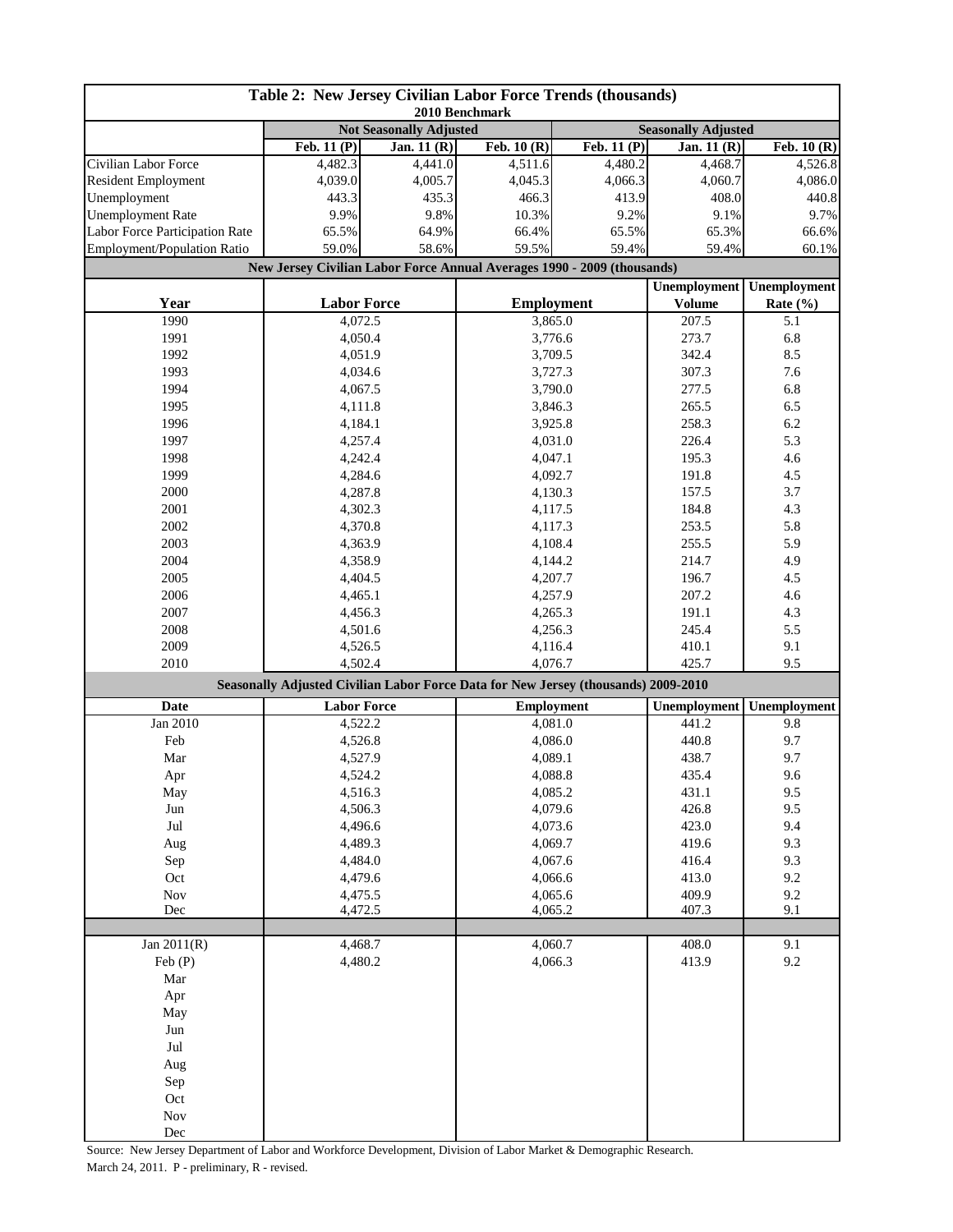| Table 3: New Jersey Nonfarm Employment by Industry for February 2011 |                      |                       |                     |               |  |  |
|----------------------------------------------------------------------|----------------------|-----------------------|---------------------|---------------|--|--|
| Not Seasonally Adjusted (thousands) 2010 Benchmark                   |                      |                       |                     |               |  |  |
|                                                                      | <b>Current Month</b> | <b>Previous Month</b> | <b>One Year Ago</b> | Net Change    |  |  |
| <b>Industry</b>                                                      | Feb. 11 (P)          | Jan. $11(R)$          | Feb. $10(R)$        | over the Year |  |  |
| <b>Total Nonfarm</b>                                                 | 3,767.2              | 3,758.6               | 3,767.7             | $-0.5$        |  |  |
| <b>Total Private Sector</b>                                          | 3,134.9              | 3,136.4               | 3,113.5             | 21.4          |  |  |
| Goods Producing                                                      | 367.1                | 368.0                 | 373.6               | $-6.5$        |  |  |
| Mining & Logging                                                     | 1.3                  | 1.3                   | 1.3                 | 0.0           |  |  |
| Construction                                                         | 114.4                | 115.0                 | 116.7               | $-2.3$        |  |  |
| <b>Manufacturing</b>                                                 | 251.4                | 251.7                 | 255.6               | $-4.2$        |  |  |
| Durable Goods                                                        | 112.5                | 112.5                 | 113.3               | $-0.8$        |  |  |
| <b>Fabricated Metal Products</b>                                     | 21.8                 | 21.8                  | 21.9                | $-0.1$        |  |  |
| Machinery Manufacturing                                              | 13.8                 | 13.9                  | 13.8                | 0.0           |  |  |
| <b>Computer and Electronic Products</b>                              | 26.7                 | 27.0                  | 27.1                | $-0.4$        |  |  |
| Miscellaneous Manufacturing                                          | 18.5                 | 18.5                  | 18.6                | $-0.1$        |  |  |
| Nondurable Goods                                                     | 138.9                | 139.2                 | 142.3               | $-3.4$        |  |  |
| Food Manufacturing                                                   | 29.5                 | 29.6                  | 29.0                | 0.5           |  |  |
| Paper Manufacturing                                                  | 11.2                 | 11.2                  | 11.6                | $-0.4$        |  |  |
| Printing and Related Support                                         | 16.0                 | 16.3                  | 16.6                | $-0.6$        |  |  |
| <b>Chemical Manufacturing</b>                                        | 55.8                 | 55.6                  | 57.1                | $-1.3$        |  |  |
| Pharmaceutical and Medicine                                          | 32.8                 | 32.7                  | 33.7                | $-0.9$        |  |  |
| Service-Providing                                                    | 3,400.1              | 3,390.6               | 3,394.1             | 6.0           |  |  |
| Private Service-Providing                                            | 2,767.8              | 2,768.4               | 2,739.9             | 27.9          |  |  |
| <b>Trade, Transportation, and Utilities</b>                          | 796.9                | 805.1                 | 789.3               | 7.6           |  |  |
| Wholesale Trade*                                                     | 207.8                | 207.6                 | 207.8               | 0.0           |  |  |
| Retail Trade*                                                        | 425.9                | 433.3                 | 421.1               | 4.8           |  |  |
| Building Material & Garden Equip. and Supplies Dealers               | 28.4                 | 28.5                  | 28.0                | 0.4           |  |  |
| Food and Beverage Stores                                             | 105.9                | 105.0                 | 105.4               | 0.5           |  |  |
| <b>Health and Personal Care Stores</b>                               | 34.2                 | 34.3                  | 34.8                | $-0.6$        |  |  |
| Clothing and Clothing Accessories Stores                             | 58.5                 | 59.6                  | 54.5                | 4.0           |  |  |
| Sporting Goods, Hobby, Book and Music Stores                         | 16.9                 | 18.0                  | 17.1                | $-0.2$        |  |  |
| <b>General Merchandise Stores</b>                                    | 65.0                 | 67.9                  | 64.2                | 0.8           |  |  |
| Transportation, Warehousing and Utilities                            | 163.2                | 164.2                 | 160.4               | 2.8           |  |  |
| Utilities*                                                           | 14.0                 | 14.1                  | 14.2                | $-0.2$        |  |  |
| Transportation & Warehousing*                                        | 149.2                | 150.1                 | 146.2               | 3.0           |  |  |
| <b>Information</b>                                                   | 79.1                 | 78.7                  | 80.3                | $-1.2$        |  |  |
| Publishing Industries (except Internet)                              | 21.0                 | 21.1                  | 22.3                | $-1.3$        |  |  |
| Telecommunications                                                   | 33.1                 | 33.2                  | 34.7                | $-1.6$        |  |  |
| Internet Service Providers, Web Portals, Data Processing Srvs.       | 8.3                  | 8.3                   | 8.5                 | $-0.2$        |  |  |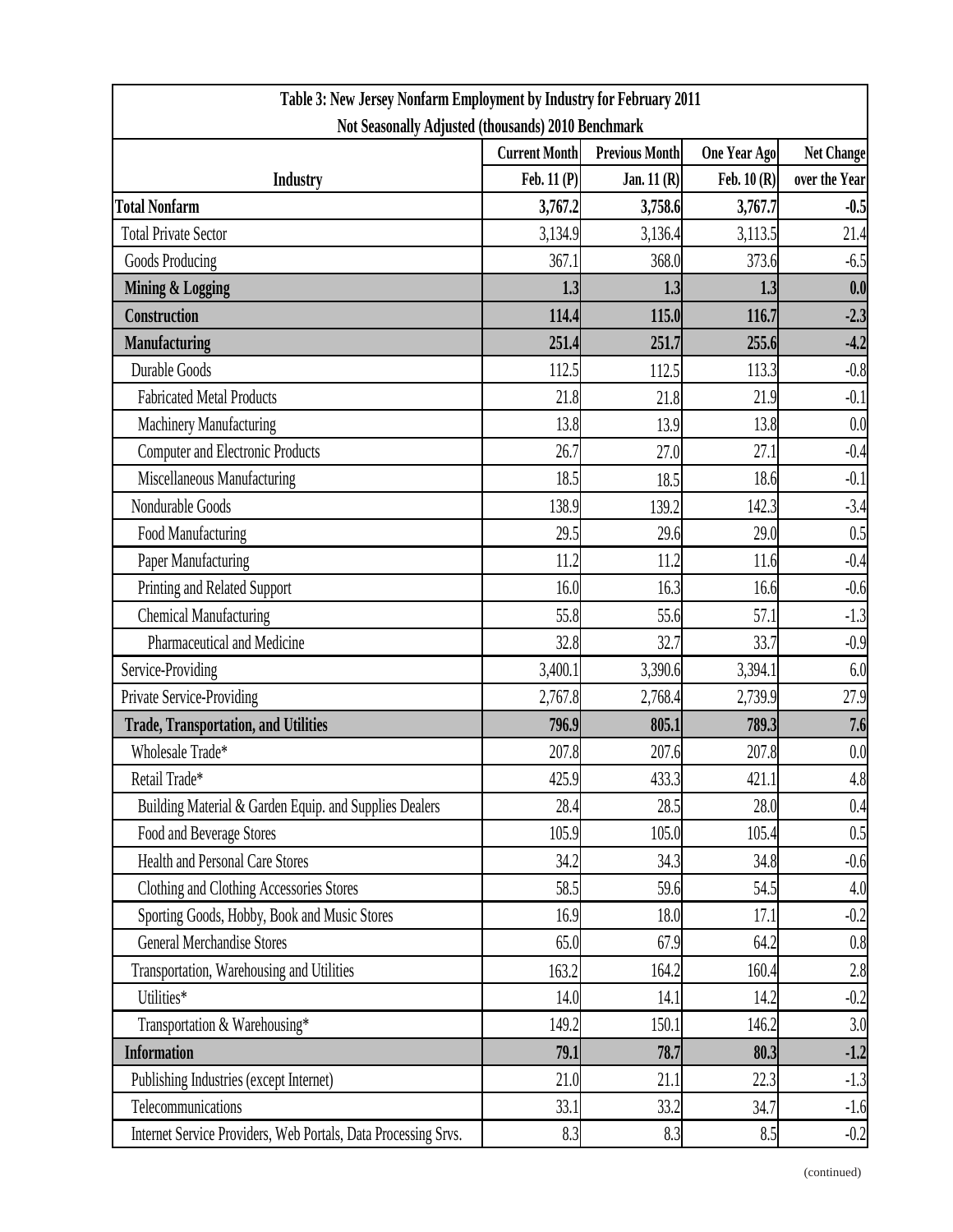| Table 3: New Jersey Nonfarm Employment by Industry for February 2011<br>(continued) |                      |                       |              |                   |  |  |
|-------------------------------------------------------------------------------------|----------------------|-----------------------|--------------|-------------------|--|--|
| Not Seasonally Adjusted (thousands) 2010 Benchmark                                  |                      |                       |              |                   |  |  |
|                                                                                     | <b>Current Month</b> | <b>Previous Month</b> | One Year Ago | <b>Net Change</b> |  |  |
| <b>Industry</b>                                                                     | Feb. 11 (P)          | Jan. $11(R)$          | Feb. $10(R)$ | over the Year     |  |  |
| <b>Financial Activities</b>                                                         | 254.0                | 254.2                 | 250.0        | 4.0               |  |  |
| Finance and Insurance*                                                              | 200.1                | 200.1                 | 197.5        | 2.6               |  |  |
| Securities, Commodity Contracts and Other Fin. Investments                          | 48.0                 | 47.8                  | 47.5         | 0.5               |  |  |
| <b>Insurance Carriers and Related Activities</b>                                    | 81.3                 | 81.1                  | 81.4         | $-0.1$            |  |  |
| Real Estate and Rental/Leasing*                                                     | 53.9                 | 54.1                  | 52.5         | 1.4               |  |  |
| <b>Professional and Business Services</b>                                           | 565.8                | 560.0                 | 561.2        | 4.6               |  |  |
| Professional, Scientific and Technical Services*                                    | 275.1                | 272.1                 | 270.2        | 4.9               |  |  |
| Management of Companies and Enterprises*                                            | 71.6                 | 71.4                  | 72.7         | $-1.1$            |  |  |
| Administrative Support & Waste Management/Remediation*                              | 219.1                | 216.5                 | 218.3        | 0.8               |  |  |
| <b>Education, Health and Social Assistance Services</b>                             | 608.1                | 606.2                 | 600.7        | 7.4               |  |  |
| <b>Educational Services*</b>                                                        | 92.6                 | 88.5                  | 92.0         | 0.6               |  |  |
| Health Care and Social Assistance*                                                  | 515.5                | 517.7                 | 508.7        | 6.8               |  |  |
| Hospitals                                                                           | 156.5                | 156.1                 | 155.0        | 1.5               |  |  |
| Nursing and Residential Care Facilities                                             | 88.7                 | 89.3                  | 87.6         | 1.1               |  |  |
| Social Assistance                                                                   | 77.8                 | 78.8                  | 78.3         | $-0.5$            |  |  |
| <b>Leisure and Hospitality</b>                                                      | 308.8                | 309.3                 | 302.0        | 6.8               |  |  |
| Arts, Entertainment and Recreation*                                                 | 42.6                 | 40.6                  | 40.2         | 2.4               |  |  |
| Accommodation and Food Services*                                                    | 266.2                | 268.7                 | 261.8        | 4.4               |  |  |
| Food Services and Drinking Places                                                   | 213.3                | 214.8                 | 206.8        | 6.5               |  |  |
| <b>Other Services</b>                                                               | 155.1                | 154.9                 | 156.4        | $-1.3$            |  |  |
| Repair and Maintenance                                                              | 30.6                 | 30.6                  | 31.4         | $-0.8$            |  |  |
| Personal and Laundry Services                                                       | 48.0                 | 47.8                  | 48.0         | 0.0               |  |  |
| Religious, Grantmaking, Civic, Professional and Similar Org.                        | 76.5                 | 76.5                  | 77.0         | $-0.5$            |  |  |
| Government                                                                          | 632.3                | 622.2                 | 654.2        | $-21.9$           |  |  |

March 24, 2011 P - preliminary, R-revised.

Shaded rows denote supersector series, \* denote sector series.

Source: New Jersey Department of Labor and Workforce Development, Division of Labor Market and Demographic Research.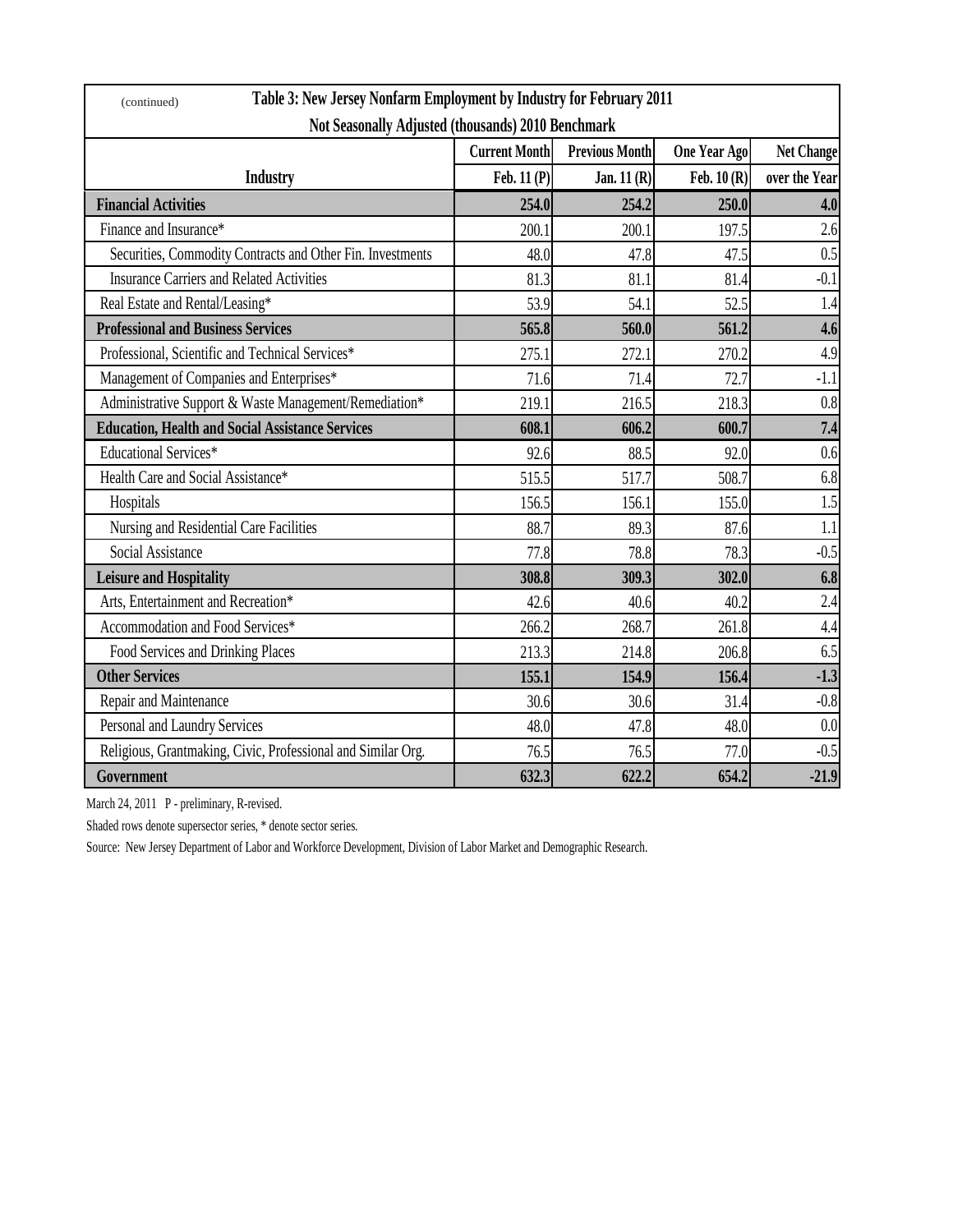| Table 4: New Jersey Nonfarm Employment (in thousands) 2010 Benchmark |              |                       |                                         |                     |           |               |  |
|----------------------------------------------------------------------|--------------|-----------------------|-----------------------------------------|---------------------|-----------|---------------|--|
| <b>Annual Averages</b>                                               |              |                       |                                         |                     |           |               |  |
|                                                                      | <b>Total</b> | <b>Private Sector</b> |                                         |                     |           | <b>Public</b> |  |
|                                                                      |              |                       |                                         |                     | Service-  |               |  |
| Year                                                                 |              | <b>Total</b>          | <b>Manufacturing</b>                    | <b>Construction</b> | Providing |               |  |
| 1990                                                                 | 3,635.1      | 3,058.4               | 529.5                                   | 147.7               | 2,378.1   | 576.7         |  |
| 1991                                                                 | 3,498.7      | 2,927.1               | 498.3                                   | 122.6               | 2,303.7   | 571.6         |  |
| 1992                                                                 | 3,457.9      | 2,886.0               | 474.1                                   | 112.1               | 2,297.5   | 571.9         |  |
| 1993                                                                 | 3,493.0      | 2,922.3               | 462.9                                   | 116.3               | 2,340.8   | 570.7         |  |
| 1994                                                                 | 3,552.8      | 2,979.4               | 456.0                                   | 121.7               | 2,399.3   | 573.4         |  |
| 1995                                                                 | 3,600.6      | 3,027.2               | 448.6                                   | 123.3               | 2,452.9   | 573.4         |  |
| 1996                                                                 | 3,638.9      | 3,068.3               | 437.4                                   | 125.0               | 2,503.8   | 570.6         |  |
| 1997                                                                 | 3,724.5      | 3,154.3               | 435.4                                   | 131.8               | 2,584.8   | 570.3         |  |
| 1998                                                                 | 3,801.3      | 3,229.6               | 429.4                                   | 136.1               | 2,661.8   | 571.7         |  |
| 1999                                                                 | 3,901.1      | 3,323.5               | 422.5                                   | 143.6               | 2,755.3   | 577.6         |  |
| 2000                                                                 | 3,994.5      | 3,405.7               | 421.6                                   | 149.6               | 2,832.6   | 588.9         |  |
| 2001                                                                 | 3,997.2      | 3,394.6               | 401.2                                   | 158.8               | 2,832.8   | 602.6         |  |
| 2002                                                                 | 3,983.9      | 3,370.4               | 367.5                                   | 162.6               | 2,838.8   | 613.5         |  |
| 2003                                                                 | 3,978.8      | 3,356.9               | 350.4                                   | 160.5               | 2,844.5   | 621.9         |  |
| 2004                                                                 | 3,999.1      | 3,365.7               | 338.2                                   | 165.9               | 2,860.0   | 633.4         |  |
| 2005                                                                 | 4,039.1      | 3,397.5               | 330.4                                   | 169.1               | 2,896.3   | 641.6         |  |
| 2006                                                                 | 4,071.0      | 3423.7                | 323.8                                   | 174.9               | 2923.3    | 647.3         |  |
| 2007                                                                 | 4,078.9      | 3431.2                | 311.3                                   | 172.3               | 2946.0    | 647.7         |  |
| 2008                                                                 | 4,050.9      | 3,401.7               | 298.8                                   | 164.5               | 2,936.7   | 649.2         |  |
| 2009                                                                 | 3,894.9      | 3,242.5               | 266.3                                   | 138.6               | 2,836.1   | 652.4         |  |
| 2010                                                                 | 3,854.5      | 3,212.0               | 257.7                                   | 129.5               | 2,823.4   | 642.5         |  |
|                                                                      |              |                       | <b>Seasonally Adjusted Monthly Data</b> |                     |           |               |  |
| 2010                                                                 |              |                       |                                         |                     |           |               |  |
| Jan                                                                  | 3,852.6      | 3,203.4               | 258.7                                   | 131.8               | 2,811.7   | 649.2         |  |
| Feb                                                                  | 3,842.9      | 3,196.0               | 258.3                                   | 130.8               | 2,805.6   | 646.9         |  |
| Mar                                                                  | 3,848.9      | 3,202.3               | 257.7                                   | 130.6               | 2,812.7   | 646.6         |  |
| Apr                                                                  | 3,867.2      | 3,217.9               | 258.4                                   | 131.8               | 2,826.3   | 649.3         |  |
| May                                                                  | 3,873.9      | 3,213.2               | 258.1                                   | 130.6               | 2,823.1   | 660.7         |  |
| Jun                                                                  | 3,869.3      | 3,215.1               | 257.7                                   | 129.5               | 2,826.4   | 654.2         |  |
| $\mathrm{Jul}$                                                       | 3,858.0      | 3,210.6               | 257.9                                   | 128.5               | 2,822.7   | 647.4         |  |
| Aug                                                                  | 3,851.3      | 3,213.0               | 257.4                                   | 127.5               | 2,826.7   | 638.3         |  |
| Sep                                                                  | 3,842.4      | 3,215.1               | 257.1                                   | 127.3               | 2,829.3   | 627.3         |  |
| Oct                                                                  | 3,846.2      | 3,216.9               | 256.2                                   | 127.3               | 2,832.0   | 629.3         |  |
| <b>Nov</b>                                                           | 3,851.9      | 3,221.3               | 255.7                                   | 128.9               | 2,835.3   | 630.6         |  |
| Dec                                                                  | 3,844.7      | 3,216.3               | 255.6                                   | 127.0               | 2,832.3   | 628.4         |  |
| 2011                                                                 |              |                       |                                         |                     |           |               |  |
| Jan $(R)$                                                            | 3,828.9      | 3,206.4               | 253.8                                   | 125.7               | 2,825.6   | 622.5         |  |
| Feb(P)                                                               | 3,836.4      | 3,213.2               | 253.9                                   | 128.7               | 2,829.3   | 623.2         |  |
| Mar                                                                  |              |                       |                                         |                     |           |               |  |
| Apr                                                                  |              |                       |                                         |                     |           |               |  |
| May                                                                  |              |                       |                                         |                     |           |               |  |
| Jun                                                                  |              |                       |                                         |                     |           |               |  |
| Jul                                                                  |              |                       |                                         |                     |           |               |  |
| Aug                                                                  |              |                       |                                         |                     |           |               |  |
| Sep                                                                  |              |                       |                                         |                     |           |               |  |
| Oct                                                                  |              |                       |                                         |                     |           |               |  |
| <b>Nov</b>                                                           |              |                       |                                         |                     |           |               |  |
| Dec                                                                  |              |                       |                                         |                     |           |               |  |
|                                                                      |              |                       |                                         |                     |           |               |  |

March 24, 2011 P - preliminary, R-revised.

Source: New Jersey Department of Labor and Workforce Development, Division of Labor Market & Demographic Research.